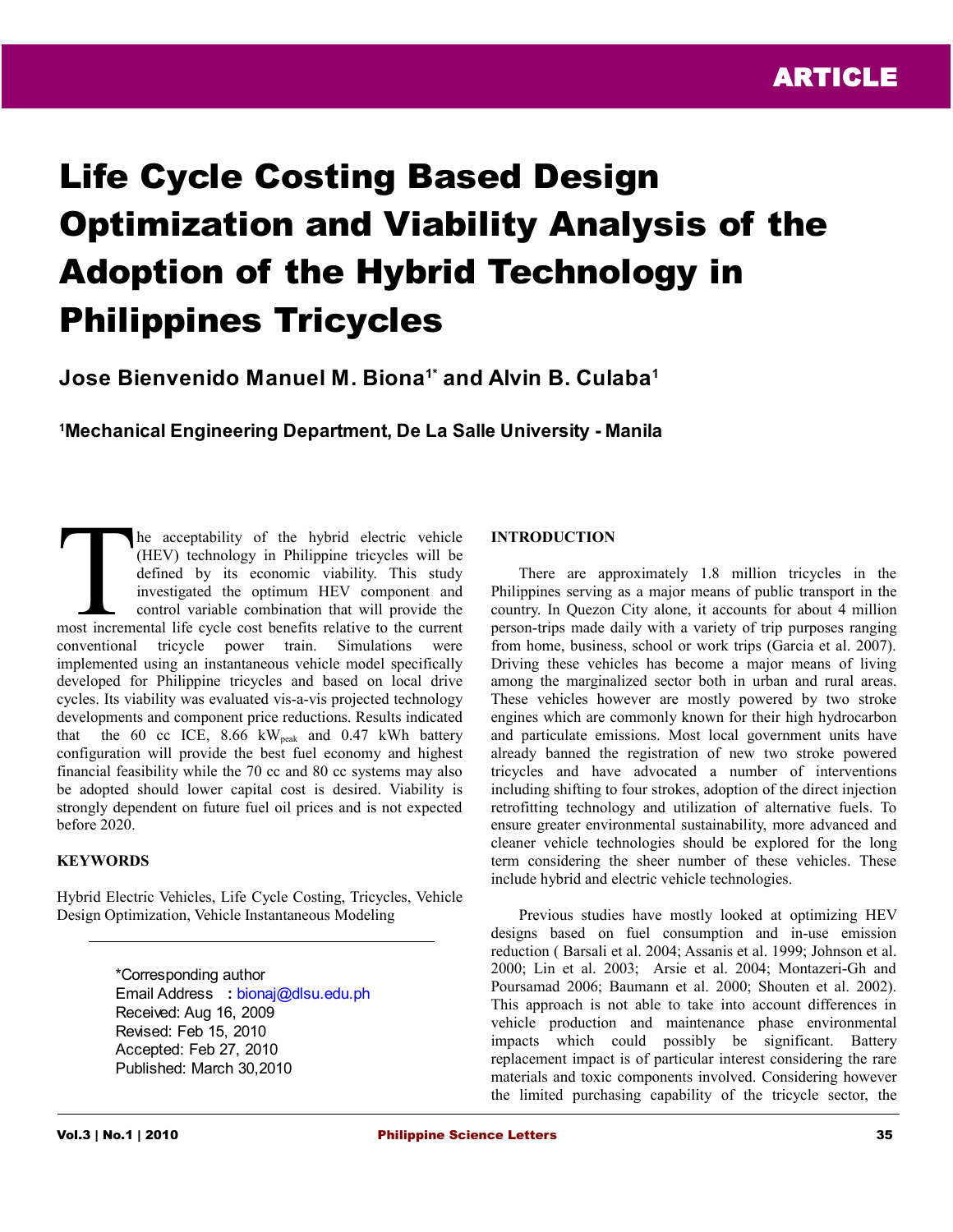

**Figure 1.** HEV power train diagram and energy path

acceptability of these technologies strongly hinges on their economic viability. It could be said though that the factors affecting the economics of such vehicles also define their life cycle assessment performance (Rebitzer et al. 2002; Senthil et al. 2003). Higher power train cost normally translates to higher material resource depletion, extraction and component production impacts (Wang 2007). Higher fuel savings are equated to lower fuel upstream environmental implications and in-use emissions. Smaller capacity and less frequent battery capacities bring down resource depletion and toxic material discharges. This study aimed to determine the optimum HEV component and control parameter combination that would provide the most incremental life cycle cost benefits relative to the 175 cc four stroke drive trains. It also seeks to determine when the technology will be viable for tricycles.

| <b>MATERIALS AND METHODS</b> |  |  |
|------------------------------|--|--|
|------------------------------|--|--|

# **System Configuration and Power Management Strategy**

A parallel hybrid electric vehicle system shown in Figure 1 was adopted in the study. The internal combustion engine (ICE) and electric motor (EM) power are combined by a gear assembly upstream of the transmission.

The operation of the system is defined by the control variables listed in Table 1.

The baseline strategy uses the engine as the primary power source ( see path 1 in Figure 1 ) and uses the motor as follows:

> 1. The motor supplies all driving torque ( see path 2 in Figure 1 ) when the instantaneous torque fraction requirements are below :

| Variable                  | Description                                                                                                                                                                                                                      |
|---------------------------|----------------------------------------------------------------------------------------------------------------------------------------------------------------------------------------------------------------------------------|
| $SOC_{max}$               | Highest desired battery State of Charge (SOC). Set at 0.8 in this study.                                                                                                                                                         |
| SOC <sub>min</sub>        | Lowest desired battery SOC. Determined as 0.8-ASOC in this study where<br>ASOC is varied from 0.05 to 0.45.                                                                                                                      |
| $T_{\alpha\text{-}nomal}$ | Torque fraction below which the motor will power the vehicle when the battery<br>is between $SOC_{max}$ and $SOC_{min}$ . Torque fraction is the ratio of the instantaneous<br>engine torque demand with the engine peak torque. |
| To-hieh                   | Torque fraction below which the motor will power the vehicle when the battery<br>is above $SOC_{\text{max}}$ .                                                                                                                   |

|  |  |  |  | <b>Table 1.</b> Control strategy state variables |
|--|--|--|--|--------------------------------------------------|
|--|--|--|--|--------------------------------------------------|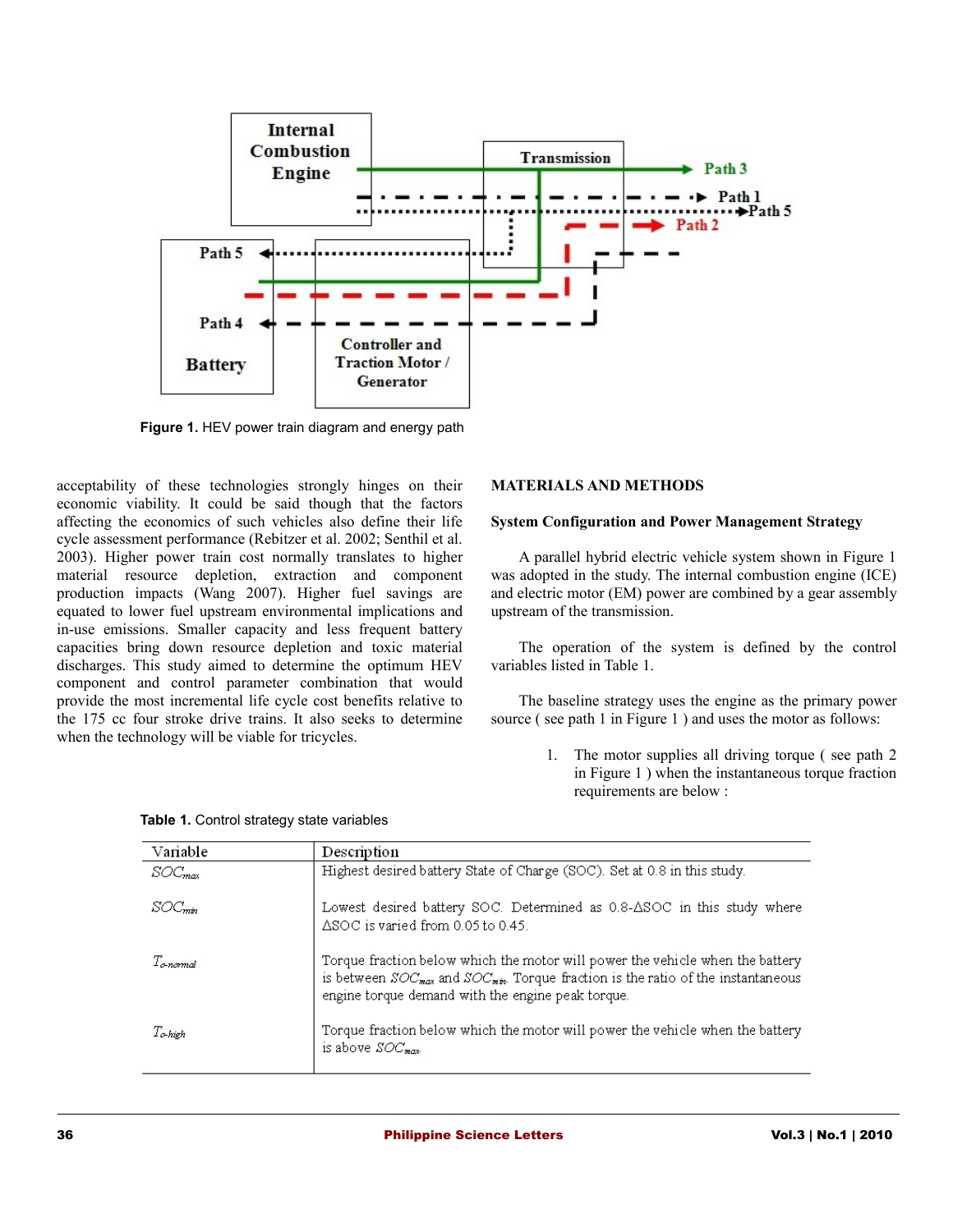■ *T<sub>o-normal</sub>* when Battery SOC is between maximum (*SOCmax* ) and minimum (*SOCmin*) state of charge.

- *To-high* when Battery SOC is above *SOCmax*.
- 2. The motor assists the ICE if the required torque exceeds the maximum engine torque at the operating rpm ( see path 3 in Figure 1 ).
- 3. The motor acts as a generator and charges the battery during:
	- Regenerative braking modes ( see path 4 in Figure 1 ).
	- When battery falls below  $SOC_{min}$ , charging power will be supplied by the ICE operated at its most efficient torque point at the current engine speed. This will be implemented only if the torque required is less than the maximum efficiency torque point (see path 5 in Figure 1 ).

The average efficiency at the most efficient torque point for the different engine speeds was found to be around 92% relative to the highest efficiency point. With an average roundtrip EM drive train efficiency of 83% ( see discussions below ) for ICE charged power path, the EM drive train should thus be used if the ICE efficiency ( relative to the highest efficiency point ) is 77% or less except in the power assist mode ( see path 2 ). Beyond this efficiency point, running the vehicle using the ICE becomes more efficient. This corresponds to a 30% torque fraction based on the engine mapping approach adopted. As such, *To-high* was set to 30%. *To-normal* on the other hand was set at 15%. Utilizing higher or lower *To-normal* led to unacceptable *SOCs-e*.

## **Problem Formulation**

The study focused on determining the drive train component and control variable combinations that would provide the maximum incremental life cycle cost benefits (ICB) relative to four stroke powered systems. Currently, four stroke tricycles are mostly sized at 175 cc. Optimization variables accounted include internal combustion engine size (*ICEcc*), traction motor peak power (*TM*<sub>pp</sub>), battery storage capacity (Bat<sub>storage</sub>) and state of charge operational range (∆*SOC)*. The SOC operational range represents the desired region where the battery state of charge is supposed to be maintained. It is the difference between *SOCmax*

$$
Max\,ICB = f(ICE_{cc}, TM_{PP}, Bat_{storage}, \Delta SOC) \qquad [1-a]
$$

Subject to :

 $50cc \leq ICE_{cc} \leq 130cc$  [1-b]

| $HEV = T_{\text{max},n} \geq ICE_{175cc-4S} = T_{\text{max},n}$ | $\lceil 1-d \rceil$ |
|-----------------------------------------------------------------|---------------------|
| $SOC_{s-e} \leq \pm 1\%$                                        | $[1-e]$             |

and *SOCmin* .

Only fuel cost savings, battery replacement cost and vehicle capital cost relative to a 175 cc four stroke powered tricycle were considered in the quantification of ICB. Studies have shown that maintenance cost difference between conventional and hybrid electric vehicles is negligible due to maintenance trade-offs between the two systems (Barnitt and Battelle 2006; Ranganathan 2006 ). Maintenance cost incremental change was thus neglected in the study.

The first constraint indicates the range of engine size considered in the study. Constraint no.3 requires that at all engine speed points ICE and traction motor pairs provide torque peaks comparable to that of a 175 cc four stroke engine ( *ICE175cc-4S\_Tmax,n* ). Constraint no.2 indicates that ∆*SOC* would have to be within 5% to 45% only.

While  $T_{o-normal}$  and  $T_{o-high}$  are control parameters, they were pegged at 30% and 15% respectively as discussed previously thus were no longer treated as variables. The battery SOC driving start and end difference ( *SOCs-e* ) should be limited to avoid charge degradation or accumulation. The fourth constraint limits the average starting and ending state of charge difference to within  $\pm$  1%. This is important to avoid battery charge accumulation and degradation.

$$
FR = \frac{k(FP)}{HV_{gasoline}} \tag{2}
$$

$$
FP = \frac{\pi (Fmep)(D^2)(L)(n_s)}{4}
$$
 [3]

$$
Fmep = \frac{fmep + bmep}{\eta_{th}}
$$
 [4]

#### **Instantaneous Modeling**

The parametric engine fuel consumption map utilized in the study was modeled based on basic thermodynamic equations ( see Equations 2, 3 and 4 ).

Fuel power (*FP*), enrichment factor (*k*) and fuel heating value (*HVgasoline*) defined instantaneous fuel rate (*FR*). Fuel power was expressed as a function of the fuel mean effective pressure (*Fmep*), engine speed (*ns*), bore (*D*) and stroke (*L*). Friction mean effective pressure (*fmep*) was computed based on engine speed, bore, stroke and mean equivalent crankshaft diameter as provided by Yagi et al (1990). The brake mean effective pressure (bmep) was based on the road load requirements and transmission system losses. Thermal efficiency was assumed constant at 30%, typical of common four stroke engines used in tricycles in the Philippines ( Biona 2007). The enrichment factor (k) was introduced to account for the effect of fuel enrichment on thermal efficiency during high load modes and was based from Thomas and Ross (1997).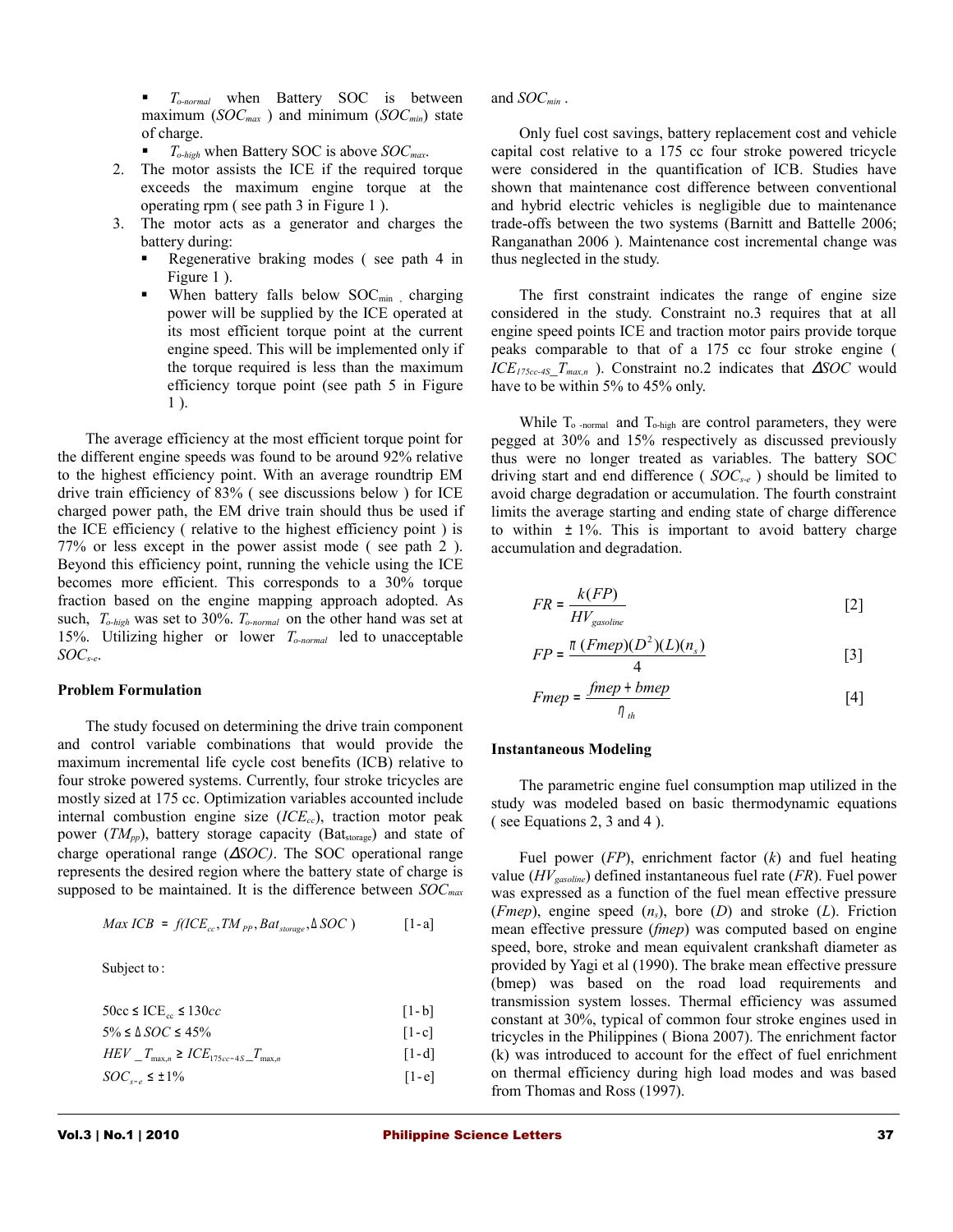**Table 2.** EM drive train efficiency ( Plotkin et al. 2001)

| Component Efficiency | 2010 | 2015 | 2020 |
|----------------------|------|------|------|
| $Motor + Inverter$   | 0.92 | 0.92 | 0.93 |
| Generator            | 0.95 | 0.95 | 0.96 |

A gear shift schedule defined by a set of normalized engine rpm and bmep cut-off points calibrated based on actual driver behaviour governed gear shifting decisions (Biona 2007). The engine rpm-bmep curves were modeled based on the  $7<sup>th</sup>$  order model provided by Nam and Gianelli (2005) for four stroke engines. Transmission losses were simulated using sprocket and gearing power loss analytical models provided by Spicer et al. (2000) and Anderson and Loewenthal (1982) respectively. The transmission system of an RS100 125 cc Yamaha two stroke

**Table 3.** Drive cycle characteristics

in the study.

Performance were evaluated using six (6) driving patterns randomly picked from a database of tricycle speed-time traces in Metro Manila logged using a GPS receiver ( Biona 2007). Characteristics of the driving cycles utilized are provided in Table 3.

The first two driving patterns were derived from low income residential areas where roads are narrower and are not as well paved compared to medium income residential areas. Pedestrian activities also often affect vehicle flow in these areas. The next 3 drive cycles on the other hand were gathered from medium income villages. The sixth driving pattern was sourced from a main road where traffic is heavier.

The vehicle road load was computed as the sum of

| Parameters                     |                    | 2                 | 3                    | $\overline{4}$      | 5                   | 6                |
|--------------------------------|--------------------|-------------------|----------------------|---------------------|---------------------|------------------|
| Reference Area                 | Brgy.              | Brgy.             | Sta.Ana <sup>b</sup> | Brgy,               | Brgy.               | Kalentong        |
|                                | Addition           | San               |                      | Old                 | New                 | St. <sup>a</sup> |
|                                | Hills <sup>a</sup> | Jose <sup>a</sup> |                      | Zaniga <sup>a</sup> | Zaniga <sup>a</sup> |                  |
| Ave. Speed (kph)               | 12.76              | 10.13             | 21.72                | 17.84               | 19.63               | 15.15            |
| Max. Speed (kph)               | 19.13              | 21.50             | 10.14                | 31.85               | 39.80               | 30.45            |
| Ave. Running Speed (kph)       | 12.76              | 10.27             | 22.10                | 17.91               | 20.00               | 15.18            |
| Maximum Acceleration $(m/s^2)$ | 0.90               | 0.90              | 1.80                 | 0.70                | 1.85                | 1.00             |
| Maximum Deceleration $(m/s^2)$ | 1.25               | 1.20              | 3.40                 | 1.55                | 2.25                | 1.55             |
| Average Acceleration $(m/s^2)$ | 0.30               | 0.36              | 0.42                 | 0.32                | 0.40                | 0.32             |
| Average deceleration $(m/s^2)$ | 0.51               | 0.52              | 0.58                 | 0.37                | 0.51                | 0.36             |
| % Acceleration                 | 44.9%              | 41.7%             | 47.6%                | 29.6%               | 40.9%               | 37.5%            |
| % Deceleration                 | 28.3%              | 29.1%             | 34.5%                | 25.1%               | 32.1%               | 34.0%            |
| % Cruising                     | 19.7%              | 24.2%             | 16.3%                | 43.4%               | 26.0%               | 25.9%            |
| % Idle                         | $6.0\%$            | 5.0%              | $1.6\%$              | 1.9%                | $1.1\%$             | 2.6%             |
| Distance (km)                  | 0.66               | 0.85              | 4.14                 | 1.32                | 4.10                | 1.78             |

a-Mandaluyong City

b - Manila City

motorcycle, a unit commonly used in Philippine tricycles, was adopted in the study.

The drive train component efficiencies shown in Table 2 were based on the projected efficiencies for 2010, 2015 and 2020 as provided by Plotkin et al. (2001). Regenerative braking efficiency on the other hand was pegged at 40%.

A Ni-MH battery was adopted. The charging and discharging efficiency behavior of the battery were based from Delucchi et al. (2000). Charging efficiency was expressed as a function of depth of discharge (DOD). Discharge efficiency on the other hand was defined as the product of voltaic and current efficiency. Current efficiency on the other hand was determined based on the open circuit voltage and battery resistance which were both functions of DOD. Battery charging and discharging efficiency and storage capacity deterioration were not quantified

translational inertia, rotational inertia, gradient, rolling friction and air drag loads. The vehicle weight took into consideration the mass of the motorcycle frame, drive train, sidecar, passenger and baggage. Simulations were done assuming 5 passengers weighing 60 kg. with 2 kg baggage allowance each plus the driver. Rolling coefficient of friction was expressed in terms of tire inflation pressure and vehicle speed. A 0.45 air drag coefficient was based on tricycle wind tunnel experiments ( Biona 2007). Rotational inertia was quantified by integrating a rotational inertia mass factor to the translational inertia equation ( Delucchi et al. 2000).

# **Component Sizing**

As discussed earlier, the traction motor power rating to be paired with an engine is determined based on the torque difference of the engine and the reference tricycle engine ( 175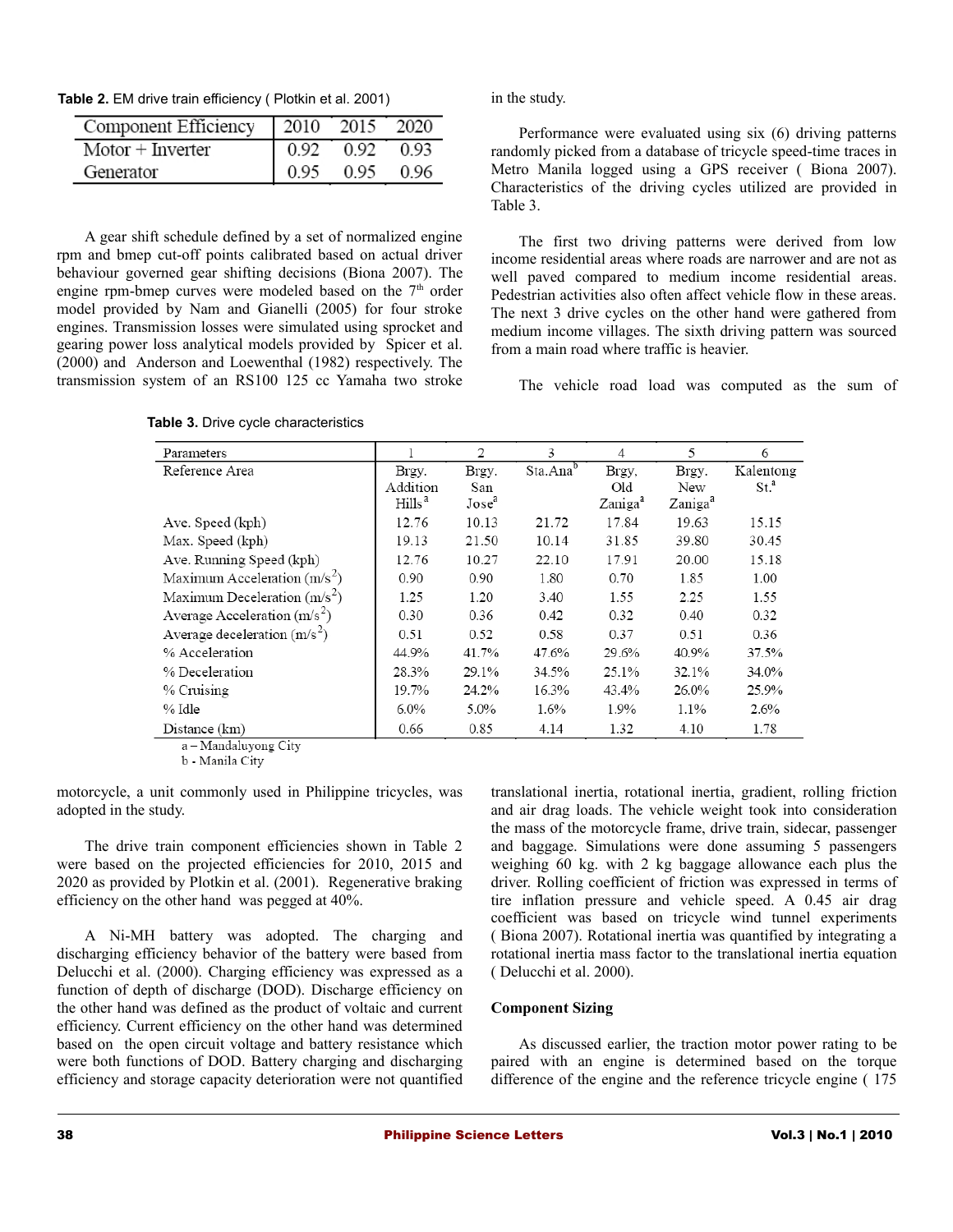| Parameter                               | 2010  | 2015  | 2020  |
|-----------------------------------------|-------|-------|-------|
| Engine Power Density (kg/W)             | 0.004 | 0.003 | 0.003 |
| Motor Power Density (kg/W)              | 0.003 | 0.003 | 0.003 |
| Traction Battery Energy Density (kg/Wh) | 0.022 | 0.021 | 0.020 |
| Traction Battery Power Density (kg/W)   | 0.002 | 0.002 | 0.002 |
| Transmission Power Density (kg/W)       | 0.001 | 0.001 | 0.001 |
|                                         |       |       |       |

**Table 4.** Drive Train Components Power and Energy Density ( Plotkin et al. 2001)

**Table 5.** Component cost projections

|                            |       | 2010     |       | 2015     |       | 2020     |                        |
|----------------------------|-------|----------|-------|----------|-------|----------|------------------------|
| Cost Model (Variable Cost) | Fixed | Variable | Fixed | Variable | Fixed | Variable | Source                 |
| Battery (\$/kWh)           |       | 533      |       | 505.5    |       | 478      | Plotkin et al (2001)   |
| Motor (\$/kW peak)         | 425   | 21.7     | 320.5 | 11.116   | 216   | 0.532    | Simpson $(2006)$       |
| Engine $(\$/kW$ peak)      | 41.8  | 5.       | 41.8  |          | 41.8  |          | Survey of local prices |
| Transmission (\$/kW peak)  | 54    |          | 54    |          | 54    |          | Plotkin et al (2001)   |

**Table 6.** HEV system configuration for the various engine capacity

| Engine Displacement (cc)        | 50     | 60     | 70     | 80     | 90     | 100    | 110    | 120    | 130    |
|---------------------------------|--------|--------|--------|--------|--------|--------|--------|--------|--------|
| ICE Engine peak power (kW)      | 2.74   | 3.29   | 3.84   | 4.39   | 4.94   | 5.48   | 6.03   | 6.58   | 7.13   |
| Motor Peak Power (kW)           | 9.42   | 8.66   | 7.91   | 7.16   | 6.40   | 5.65   | 4.90   | 4.14   | 3.39   |
| Battery Peak Power (kW)         | 5.82   | 5.30   | 4.78   | 4.32   | 4.07   | 3.81   | 3.56   | 3.31   | 3.06   |
| Battery Storage Capacity (kWh)  | 0.51   | 0.47   | 0.42   | 0.38   | 0.36   | 0.34   | 0.31   | 0.29   | 0.27   |
| Component and Vehicle Mass (kg) |        |        |        |        |        |        |        |        |        |
| Engine Mass                     | 8.18   | 9.82   | 11.46  | 13.10  | 14.73  | 16.37  | 18.01  | 19.64  | 21.28  |
| <b>Traction Motor Mass</b>      | 28.11  | 25.86  | 23.61  | 21.36  | 19.11  | 16.86  | 14.62  | 12.37  | 10.12  |
| Battery Mass                    | 12.07  | 11.12  | 10.03  | 9.05   | 8.53   | 8.00   | 7.47   | 6.95   | 6.42   |
| <b>Transmission Mass</b>        | 9.11   | 8.95   | 8.80   | 8.65   | 8.49   | 8.34   | 8.19   | 8.03   | 7.88   |
| Body Mass                       | 98.45  | 98.45  | 98.45  | 98.45  | 98.45  | 98.45  | 98.45  | 98.45  | 98.45  |
| Total Vehicle mass              | 155.92 | 154.20 | 152.35 | 150.61 | 149.31 | 148.02 | 146.73 | 145.44 | 144.15 |

cc four stroke ) . Battery capacity on the other hand was selected based on the maximum discharge rate and storage capacity requirements whichever is bigger with the later computed using Equation 5.

$$
Bat_{cap} = \frac{P_{d\max}}{\Delta SOC}
$$
 [5]

The mass of the drive train components were based on the specific weights provided in Table 4.

# **Drive Train Costing**

HEV cost was modeled based on price projections indicated in Table 5. Engine cost was based on a survey of local small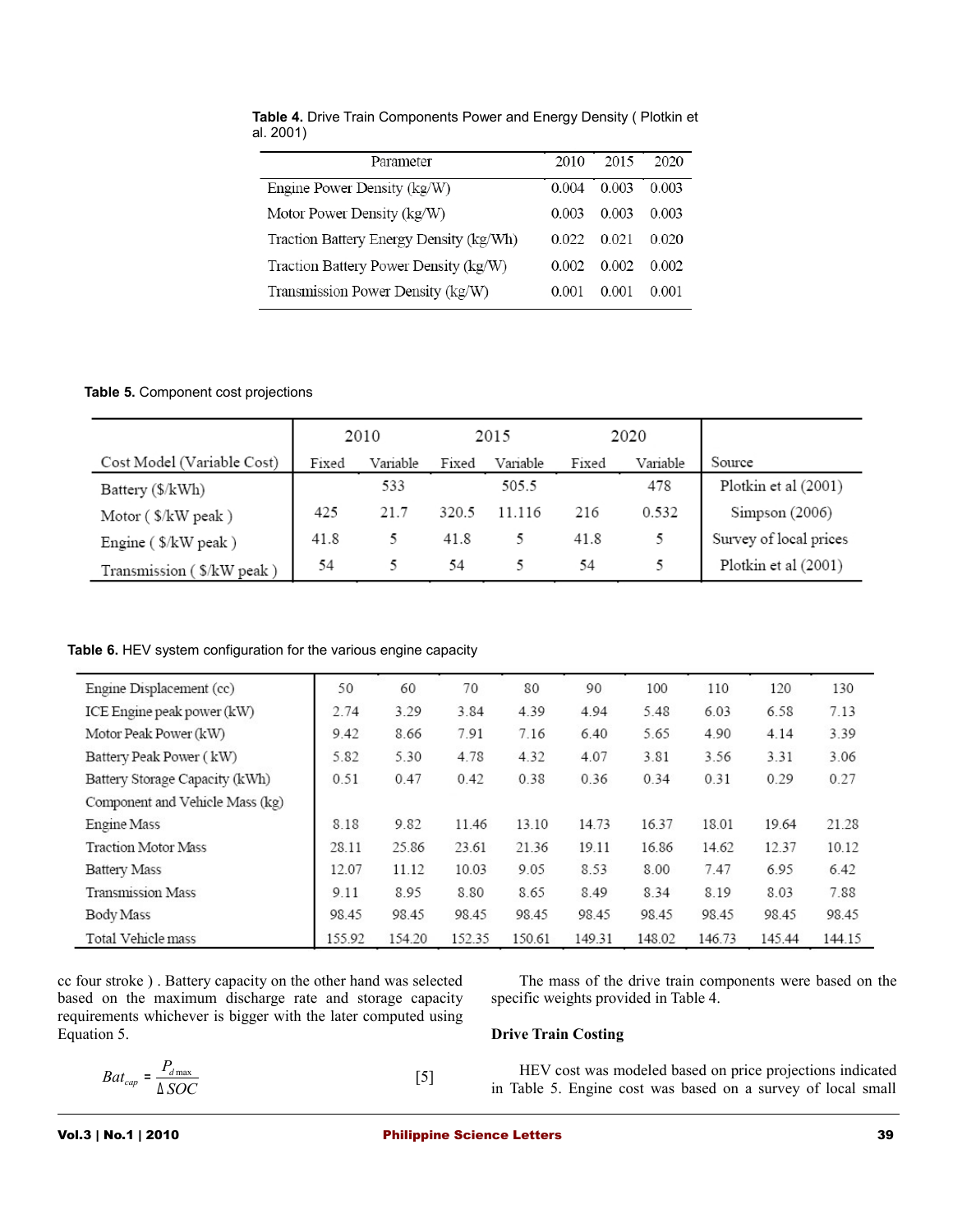engine cost. Considering their high level of technological maturity, no price changes were projected for ICEs. The transmission fixed cost projections provided were modifications of the figures provided by Plotkin et al. (2001) to account for the smaller power requirement in tricycles relative to those originally considered.

Except for the battery life which was modeled as a function of DOD ( Milliev et al. 2005) and frequency of charge and discharge cycles, component life was assumed at 250,000 km. Distance traveled per day was set at 100 km with 350 operational days per year ( UP-NCTS 2002 ).

#### **Feasibility Criteria**

Considering the limited purchasing capacity of local tricycle operators, the vehicles is expected to be mostly through microfinancing. On the average, micro-financing institutions levy monthly interest rates between 2% to 3%. HEVs will only be attractive to the sector if it will be able to provide a net increase in daily income over and above the monthly amortization. The minimum attractive rate of return for HEVs was thus set at 5% per month. Future local fuel cost was assumed to be linearly related with world crude oil prices as indicated in ADB (2008).

## **RESULTS AND DISCUSSION**

#### **HEV Component Sizing Configuration**

Implementation of the component sizing process yielded the system configurations shown in Table 6. The component weights indicated were based on the 2015 energy density data.

The succeeding section details the optimum settings and performance that each of these system configurations could provide.



**Figure 2.** ∆SOC – Fuel Economy relationship for various engine power configuration in 2015



**Figure 3.** ∆SOC -Battery cost per km. relationship for various engine power configuration in 2015

#### **Optimum** ∆**SOC Setting**

Increasing ∆*SOC* generally led to slight increases in fuel economy ( See Figure 2 ).This could be attributed to two factors. First, increasing ∆*SOC* leads to lower SOC before ICE based charging is triggered (*SOCmin* ) limiting the fuel utilized to charge the battery. Second, a lower *SOCmin* also increases the duration by which the electric motor power the vehicle at low torque points thus maximizing the benefits of the electric power train.

While battery capacity does not vary with ∆*SOC* for a given drive train configuration, ∆*SOC* affects the battery charging cycle and depth of discharge (DOD) which translates to effects in battery replacement frequency. Note that ICE based charging is triggered when *SOCmin* is reached. Setting a limited ∆*SOC* brings up *SOCmin* which leads to more frequent charging cycles ( see Figure 3 ). This effect however is more pronounced in predominantly EM ( 50 cc and 70 cc ) and predominantly ICE ( 120 and 130 cc ) engine configurations. For predominantly EM configurations, charging and discharging frequency are more



**Figure 4.** ∆SOC – incremental HEV cost benefit per km. relationship for various engine power configuration in 2015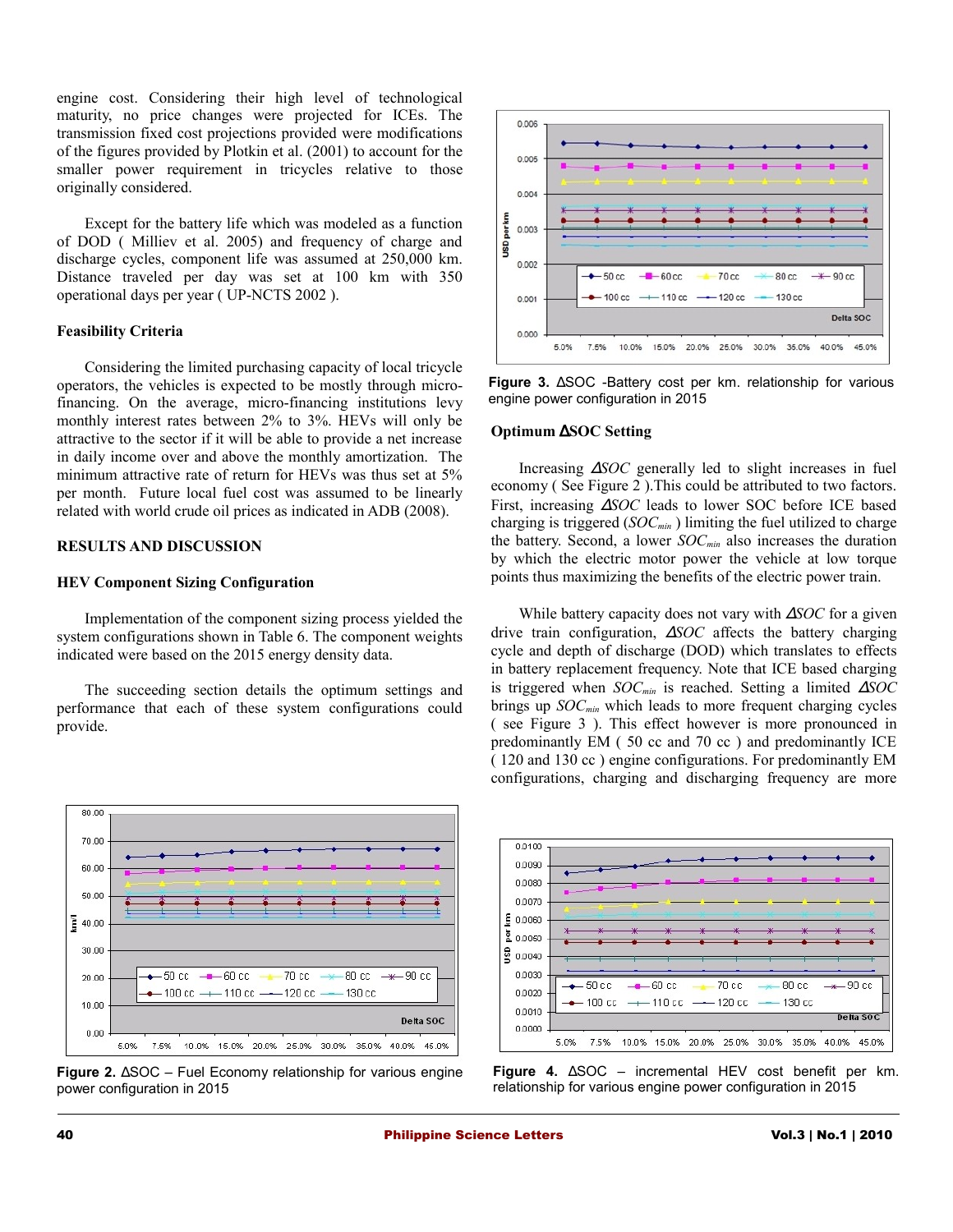

**Figure 5.** ∆SOC – SOC start / end difference in 2015 for various **Figure 6.** Drive train capital cost for various system configuration engine configuration



|  |  |  | Table 7. Optimum ∆SOC |  |
|--|--|--|-----------------------|--|
|--|--|--|-----------------------|--|

| - -<br>$\overline{\phantom{0}}$<br>Engine<br>Displacement<br>--- | 60  | σo   | oΔ<br>٥v | ۵r   | 100  | .   | 120  | 24<br>- 22                     |
|------------------------------------------------------------------|-----|------|----------|------|------|-----|------|--------------------------------|
| <b>All Man</b><br>$-$<br>)ntu<br>Optimum                         | 10% | -30% | $-30\%$  | ≥30% | -30% | 30% | ≥30% | 200<br>——————————————————————— |

**Table 8.** Fuel economy for various system configuration in km./l

|      | Engine Capacity (cc) |    |                                                                                                                                                                                              |  |            |  |     |     |
|------|----------------------|----|----------------------------------------------------------------------------------------------------------------------------------------------------------------------------------------------|--|------------|--|-----|-----|
| Year | 60                   | 70 | 80 —                                                                                                                                                                                         |  | 90 100 110 |  | 120 | 130 |
| 2010 |                      |    | $\begin{array}{ ccccccccccccccc }\hline 58.35 & 55.08 & 51.30 & 48.85 & 46.72 & 44.56 & 42.84 & 41.28 \\ 58.62 & 55.33 & 51.57 & 49.21 & 47.11 & 44.93 & 43.27 & 41.77 \\\hline \end{array}$ |  |            |  |     |     |
| 2015 |                      |    |                                                                                                                                                                                              |  |            |  |     |     |
| 2020 |                      |    | 58.72 55.38 51.62 49.30 47.15 44.98 43.31 41.81                                                                                                                                              |  |            |  |     |     |

sensitive to control settings as the electric drive train provides a big part of its power requirement. Predominantly ICE configurations on the other hand are equipped with smaller capacity batteries providing a limited operational range between *SOCma*<sup>x</sup> and *SOCmin*. This makes charging and discharging cycle frequencies more sensitive to ∆SOC.

Results indicated that the positive effects of utilizing higher ∆SOC on fuel economy offset its higher battery cost implications. This is shown in Figure 4 where the incremental cost benefits of hybridization increase with ∆SOC.

In all configurations, the HEV cost benefit per kilometer increases until the ∆*SOC* = 30% point where no further improvement is observed thereafter. Since increasing ∆*SOC* increases the operational share of the EM component, high <sup>∆</sup>*SOC* could lead to battery storage depletion which is undesirable. To satisfy constraint no.4, ∆*SOC* for the 60 cc configuration could not go higher than 10% while no ∆*SOC* limit was found for higher engine capacity systems. The 50 cc system configuration may not be used as it failed to satisfy the limit ( see Figure 5 ). This is true unless battery capacity is

|         |  | Table 9. Fuel economy improvement comparison with other |  |  |
|---------|--|---------------------------------------------------------|--|--|
| studies |  |                                                         |  |  |

| Reference               | F.E. Improvement |
|-------------------------|------------------|
| This Study              |                  |
| Maximum                 | 76%              |
| Minimum                 | 24%              |
| Other Studies:          |                  |
| Baumann et al. (2000)   | 16.0%            |
| Lin et al $(2001)$      | 28.2%            |
| Butler et al. (1999)    | 145.4%           |
| Butler et al. (1999)    | 33.1%            |
| Arsie et al (2004)      | 69.4%            |
| Lin et al $(2003)$      | 45.0%            |
| Average (other studies) | 56.2%            |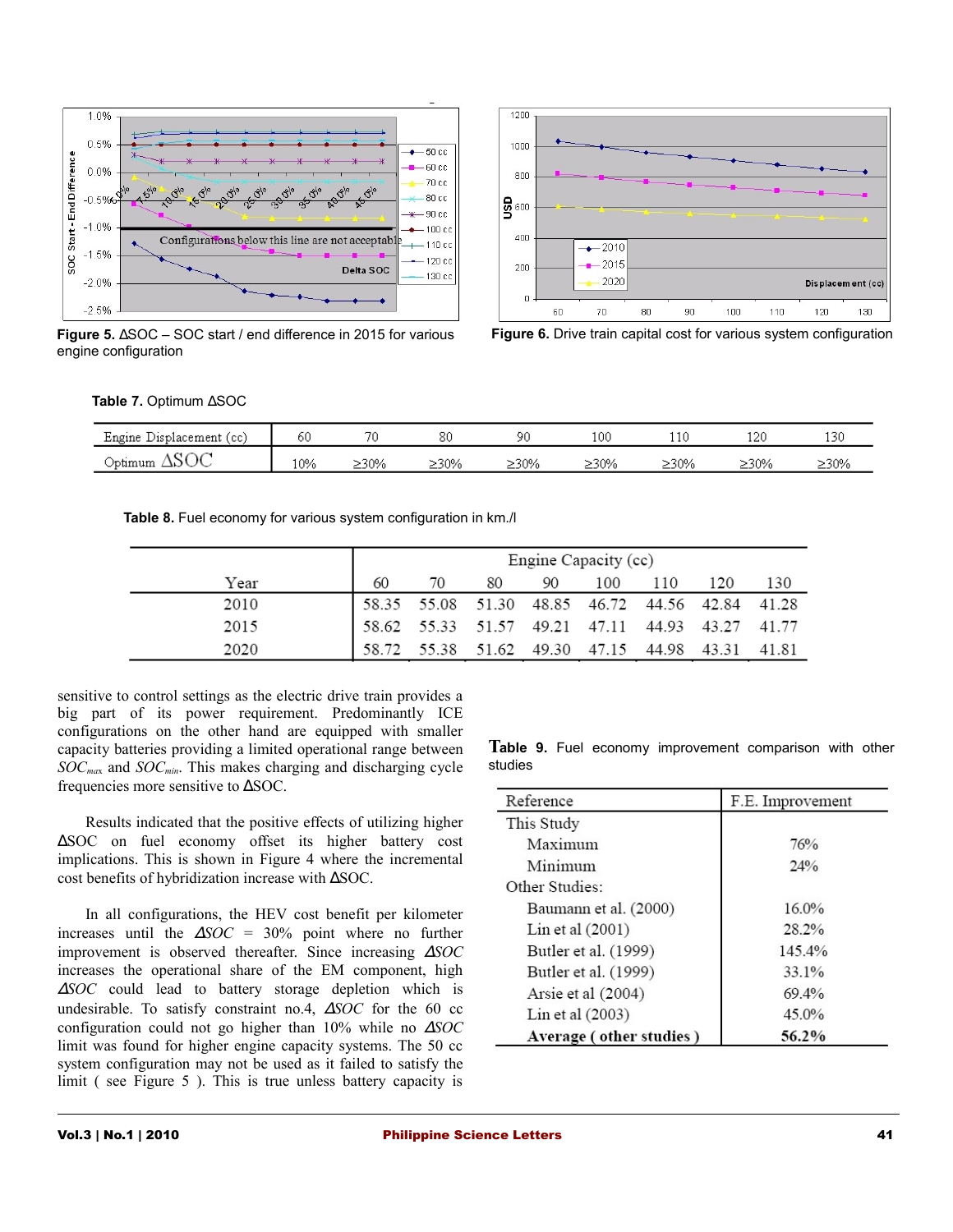

**Figure 7.** Incremental fuel cost benefits for various system configuration



**Figure 8.** Incremental battery cost per km for various system configuration

increased beyond what is just needed to satisfy charge and power requirements. Increasing the battery sizes of the 50 cc and 60 cc systems however is not financially practical.

Based on the cost benefits and constraints considered, the optimum ∆SOC settings for the various system configurations are summed up in Table 7. The 50 cc configuration was not included for reasons discussed earlier.

## **Incremental Cost and Viability**

The 2010, 2015 and 2020 drive train capital costs are provided in Figure 6. As expected, capital cost is highest in 2010 and lowest in 2020 as the HEV market become more mature and main stream. Drive train cost reductions between 2010 to 2020 have been projected to be between 70% (for 60 cc system) to 60% ( for 130 cc system ). Capital requirements increases as the EM component of the system is increased as in the case of lower capacity engine configurations. This effect however is weaker in 2020 when HEV component cost are expected to be lower.

Fuel economy varies significantly across the system configuration evaluated. It ranged from as high as 58.72 km/l for the 60 cc configuration to as low as 41.81 km/l for the 130 cc engine system ( see Table 8 ).

These figures correspond to 76% to 24% improvements relative to the 33.28 km/l fuel economy of the baseline system (175 cc four stroke conventional units). These results are well within the range of improvements recorded in other studies ( see Table 9 ).

ICE operation duration share for EM dominated configurations ( smaller engine capacity systems ) are limited thus their better fuel economy. While improvements in fuel



**Figure 9.** Incremental life cycle cost benefits for various engine displacement



**Figure 10.** Incremental life cycle cost benefits breakdown for various system configuration in 2015



Figure 11. Incremental life cycle cost benefits improvement breakdown ( 2010-2020 )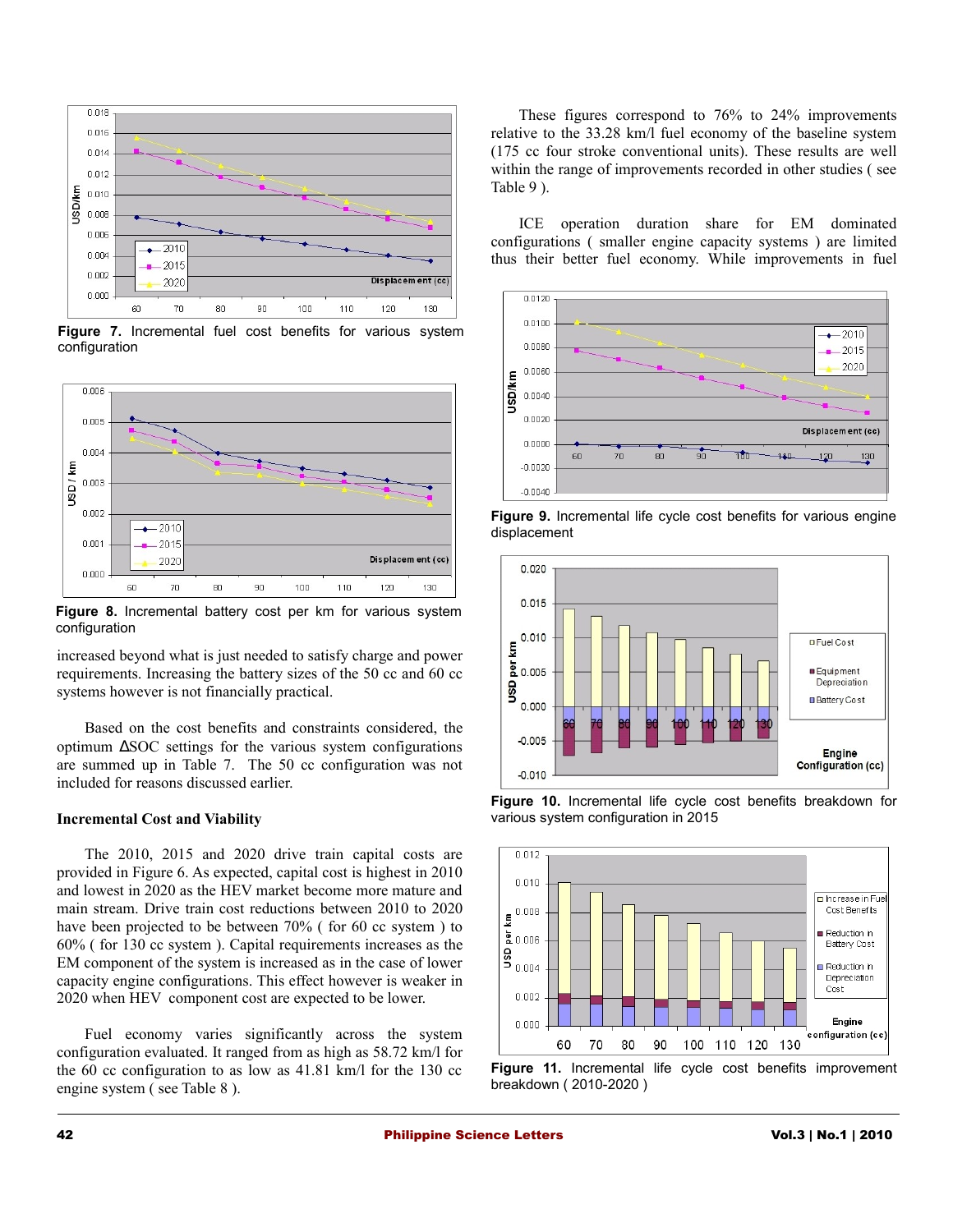

**Figure 12.** Monthly internal rate of return for various engine displacement

increases ( ADB 2008 ) are expected to double fuel cost benefit between 2010 to 2020 ( see Figure 7 ).

Incremental battery costs are lower for predominantly ICE systems ( see Figure 8 ) where battery capacities are smaller ( see Table 1 ). Incremental battery cost reductions from 2010 to 2020 effected by decreasing specific cost and improvements in energy and power density will be between 15% to 22% ( see Figure 8 ). This is expected to contribute significantly in the viability of hybrid tricycles in the future.

The over-all incremental benefit of the HEV technology in tricycles was found to be higher in EM dominated systems as shown in Figure 9. A breakdown of the incremental cost is provided in Figure 10. The increased viability of the technology in the future could be attributed mostly to increase in fuel cost benefits (see Figure 11). The future viability of HEV technology in tri

cycles is thus hinged on oil prices more than anything else.

The 60 cc system is expected to provide the most incremental cost benefits among all configurations evaluated. Simulation results also indicate that the HEV technology will not be financially practical for tricycles in 2010.



**Figure 13.** Monthly rate of return – fuel price sensitivity for 2010 **Figure 15.** Monthly rate of return – fuel price sensitivity for 2020



**Figure 14.** Monthly rate of return – fuel price sensitivity for 2015

It will be financially viable for tricycles only by 2020 based on a monthly minimum attractive interest rate (MARR) of 5% ( see Figure 12 ). This viability will be limited only to EM dominated systems ( 60 cc, 70 cc and 80 cc ). Considering the environmental benefits that the technology provide, the provision of soft loans to facilitate its adoption in tricycle to as early as 2015 should be considered.

As discussed earlier, fuel price will dictate the viability of the technology. The sensitivity of the monthly internal rate of return (IRR) with fuel prices were simulated and provided in Figures 13, 14 and 15. Fuel price were set at \$ 0.60, \$ 1.20 and \$ 1.80 per liter representing the upper, mode and lower monthly IRR values indicated in the graphs. It could be noted that not even the upper fuel cost limit is enough to provide viability to any of the configurations in 2010 ( see Figure 13).

A fuel cost of \$ 1.80 per liter will make the 60 cc to 90 cc viable by 2015. This viability range is further expanded in 2020 to include all configurations. It could be noted also that the projected system cost reductions and performance improvement in 2020 will be enough to provide financial viability for the 60 cc to 80 cc systems even only at \$ 1.20 per liter fuel cost. Results also indicated that the monthly IRR of electric motor

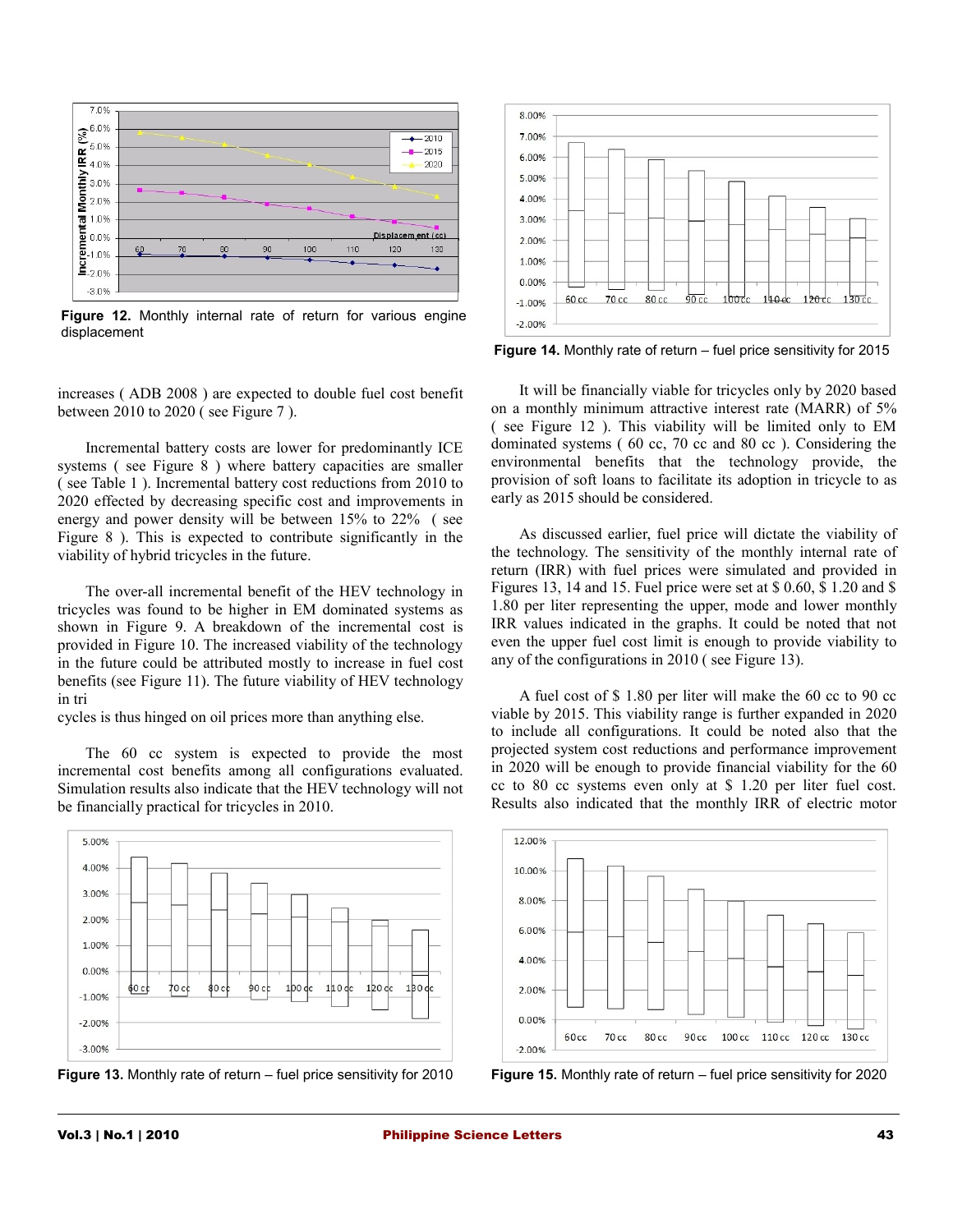dominated systems ( lower engine sizes ) are more sensitive to fuel cost ( see Figure 14 ).

## **CONCLUSIONS**

An instantaneous model for the determination of the performance and cost benefits of the HEV technology in Philippines tricycles was developed. Appropriate HEV component sizes for 50 cc to 130 cc engine configurations were determined and evaluated. Results of the simulations are summarized as follows:

- ∆SOC affects fuel economy and battery cost which translates to influences on over-all cost benefits of the HEV technology in tricycles. Increasing ∆SOC generally slightly increases fuel economy and decreases battery cost. The HEV cost benefits peaks at the ∆SOC=30% with no further improvement expected beyond it. Higher ∆SOC on the other hand widens the starting and ending SOC difference which is technically undesirable. This effect is more significant in EM dominated systems and limits feasible ∆SOCs for the 60 cc configuration to a maximum of 10%. It also renders the 50 cc configuration technically unacceptable.
- Capital and battery replacement cost increases with increasing EM share ( decreasing engine capacity configuration ). An opposite relationship is expected between fuel cost benefits and increasing EM share. The adoption of the HEV technology in tricycles could increase fuel economy to between 41.5 to 58.5 km/l from 33.28 km/l ( 175 cc 4 stroke units ). The 60 cc ICE HEV configuration provides the best fuel economy and highest financial feasibility while the 70 cc and 80 cc systems may also be adopted should lower capital cost is desired.
- The adoption of the HEV technology in tricycles becomes feasible only in 2020. The net economic benefits of the technology by 2015 will not be enough to financially justify its adoption unless soft loans are provided. The technology is not expected to provide positive economic benefits in 2010.
- The projected fuel price increases in the future is expected to dictate the viability of the HEV technology in tricycles more than projected performance improvements and component cost reductions.

The points cited were obtained based on the assumption that fuel prices will increase linearly and finally double by 2020 from the \$ 0.60 per liter price of 2010. Viability was evaluated relative to a 175 cc four stroke engine powered tricycles. It is recommended that evaluation is done also relative to other future drive trains such as 100% electric systems.

# **NOMENCLATURE**

| ICB                                 | Incremental Life Cycle Cost Benefits       |
|-------------------------------------|--------------------------------------------|
| $ICE_{cc}$                          | <b>ICE Displacement Volume</b>             |
| $TM_{pp}$                           | <b>Traction Motor Peak Power</b>           |
| $Bat_{\text{storage}}$              | Battery Storage Capacity                   |
| $\triangle SOC$                     | State of Charge Operational Range          |
| $HEV$ <sub>_T<sub>max.n</sub></sub> | HEV Maximum Torque at n rpm                |
| $ICE_{175cc-4S}T_{\text{max }n}$    | 175 cc four stroke maximum Torque at n rpm |
| FR                                  | <b>Instantaneous Fuel Rate</b>             |
| k                                   | <b>Enrichment Factor</b>                   |
| FP                                  | <b>Fuel Power</b>                          |
| $Bat_{cap}$                         | <b>Battery Storage Capacity</b>            |
| $P_{d \max}$                        | Maximum Power Discharge                    |

# **ACKNOWLEDGEMENT**

The Authors wish to thank the University Research and Coordination Office (URCO) of De La Salle University – Manila for the grant provided that made possible the conduct of the study.

# **NO CONFLICT OF INTEREST STATEMENT**

We certify that there is no conflict of interest or financial conflict in the conduct of the present study, in the preparation or submission of this manuscript.

# **CONTRIBUTIONS OF INDIVIDUAL AUTHORS**

## **Jose Bienvenido Manuel M. Biona**

Main researcher and author of the study. The design optimization process was implemented using the " Tricycle Energy Emissions Model" or TEEM he developed in his Doctoral Dissertation research at De La Salle University-Manila.

## **Alvin B. Culaba**

He contributed in the conceptualization of TEEM and the design optimization process. He also evaluated the results of the optimization work for validity and accuracy. He is the adviser of the main author in his doctoral dissertation work.

# **REFERENCES**

- ADB. Part 2 Global Commodity Price Rises and Impacts on Developing Asia. In: Asian Development Outlook 2008 Update. Mandaluyong City: Asian Development Bank, 2008: 30-72.
- Anderson NE, Loewenthal SH. Design of spur gear for improved efficiency. ASME J Mech Des 1982; 104: 767–774.
- Arsie I, Graziosi M, Pianese C, Rizzo G, Sorrentino M. Optimization of Supervisory Control Strategy for Parallel